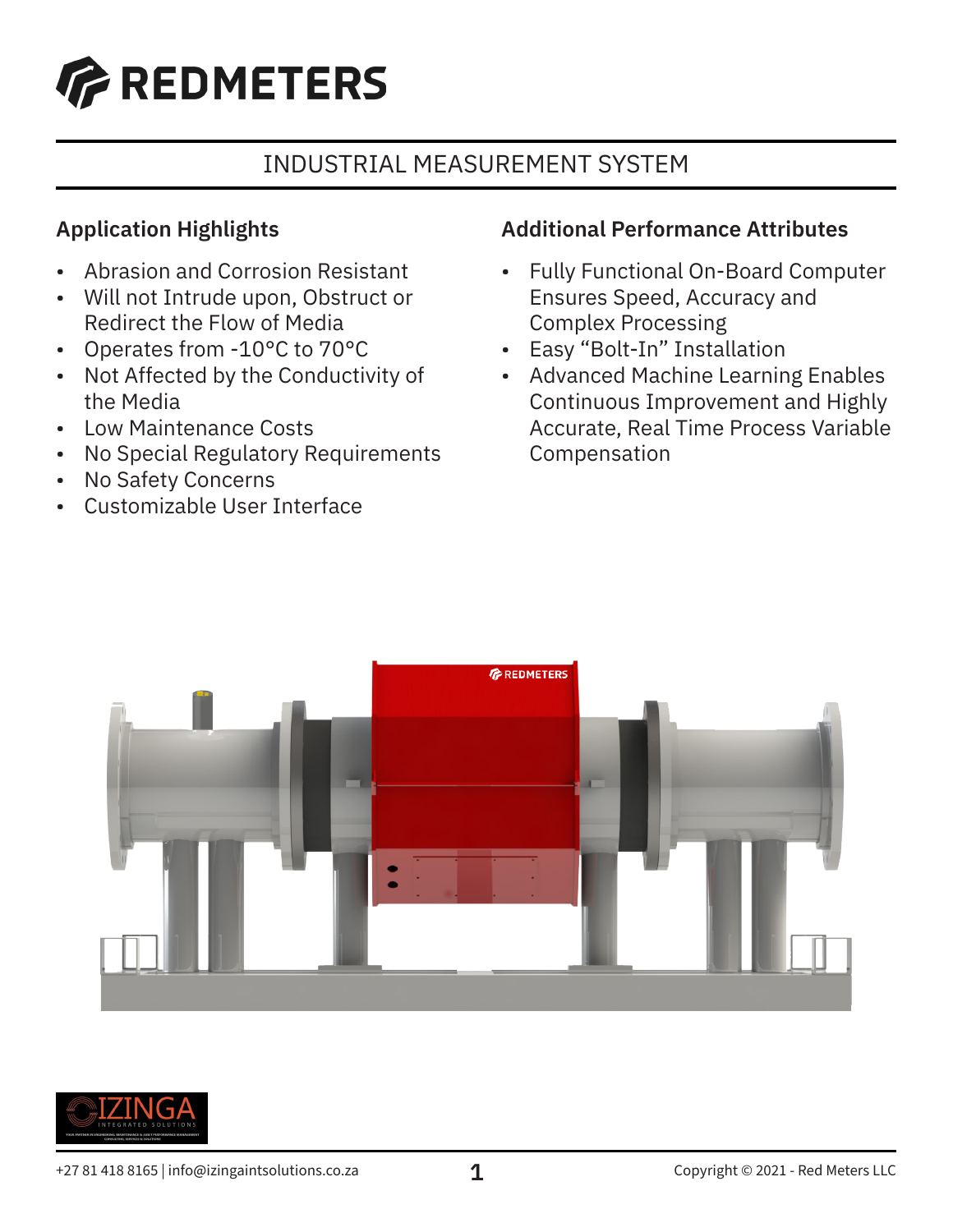

## **Specifications Summary**

| <b>Display Values</b>           | Density or Specific Gravity (g/cm <sup>3</sup> or kbs/ft <sup>3</sup> )<br>$\bullet$ |
|---------------------------------|--------------------------------------------------------------------------------------|
|                                 | Solid Component Content (%)<br>$\bullet$                                             |
|                                 | Media Pressure (kPa or psi)<br>$\bullet$                                             |
|                                 | *Flow Rate ( $m3/min$ or yds <sup>3/</sup> min)<br>$\bullet$                         |
|                                 | *Mass Flow (kg/min or lbs/min)<br>$\bullet$                                          |
|                                 | *Solids Accumulator (m <sup>3</sup> or yds <sup>3</sup> )<br>$\bullet$               |
|                                 | *Flow Rate vs. SG with Configurable Optimized Range<br>Setting                       |
| <b>Internal Pipe Diameters</b>  | 50mm to 1,524mm (2" to 60")                                                          |
| <b>Accuracy</b>                 | ± 1.00% of Reading; Field Spec                                                       |
| <b>Power In</b>                 | 110 to 240V AC - Internal Conversion to 24 / 12 / 5 VDC                              |
| <b>Operating Temperature</b>    | -10°C to 70°C; (14°F to 160°F)                                                       |
| <b>Flanged Connections</b>      | ASTM, DIN, or BS - As Required or Specified                                          |
| <b>Measurement Rate</b>         | 20 Readings per Second                                                               |
| <b>Ambient Sensor Reading</b>   | 50 Readings per Second                                                               |
| <b>Network Capability</b>       | LAN RJ45 100 Mbps; WiFi 2.4/5 GHz                                                    |
| <b>Storage Temperature</b>      | -40°C to 80°C; (-40°F to 175°F)                                                      |
| <b>Cartridge Liner Material</b> | Many Options Available - As Required or Specified                                    |
| <b>Display Format</b>           | Selectable Display Options with Histogram and Digital Values                         |
| <b>Display Options</b>          | User Configurable Display Options                                                    |
| <b>Security</b>                 | PIN Secured Configuration and Calibration Menus                                      |
| <b>Customer Support</b>         | Full Remote Support System, Process and Expertise on Hand                            |

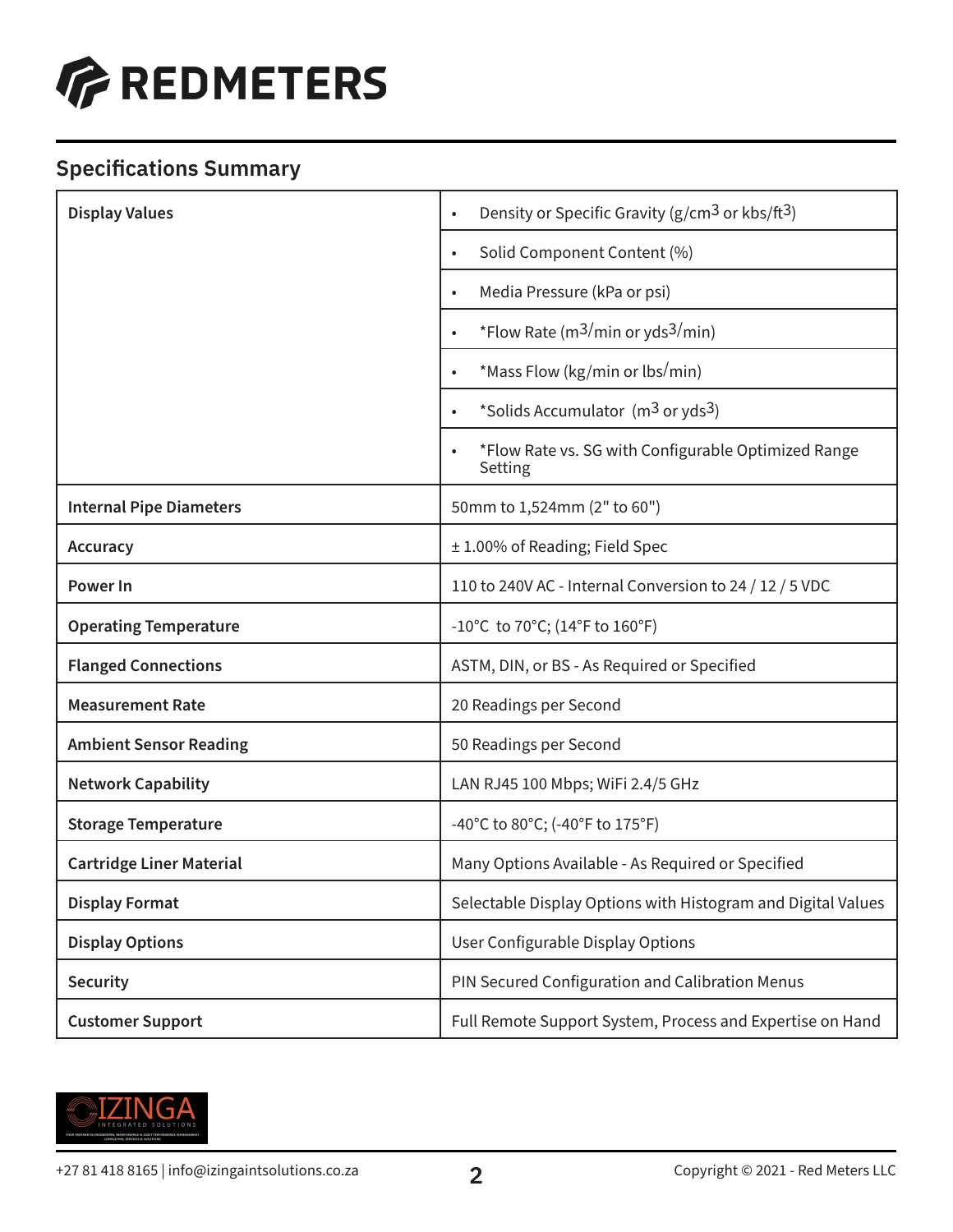

## **Operational Considerations**

| <b>Pressure Reading</b>                    | ±0.05%                                                                                                                                                     |
|--------------------------------------------|------------------------------------------------------------------------------------------------------------------------------------------------------------|
| <b>Calibration</b>                         | Factory Calibrated; Field Verification                                                                                                                     |
| <b>Maximum Operating Pressure</b>          | Up to 300psig/20 bar (With Appropriately Rated<br>Cartridge)                                                                                               |
| <b>Enclosure</b>                           | Weather Sealed and Powder Coated Aluminum                                                                                                                  |
| <b>Pressure Gauge</b>                      | International Explosion Protection Certificates, Overfill<br>Prevention WHG, Hygienic Approvals (NSF), Marine<br>Approvals, SIL2/3, Certified to IEC 61508 |
| <b>Rubber Seals</b>                        | Neoprene 70 Shore A Durometer or EPDM Dense<br>Rubber, 70 Shore A Durometer. Operational Range from<br>-40°F to 212°F; FMVSS 302 Flammability Rated        |
| <b>Engineered Structural Pipe Supports</b> | Painted, Carbon Steel - All Welded Joints. 316 SS<br>Optional                                                                                              |